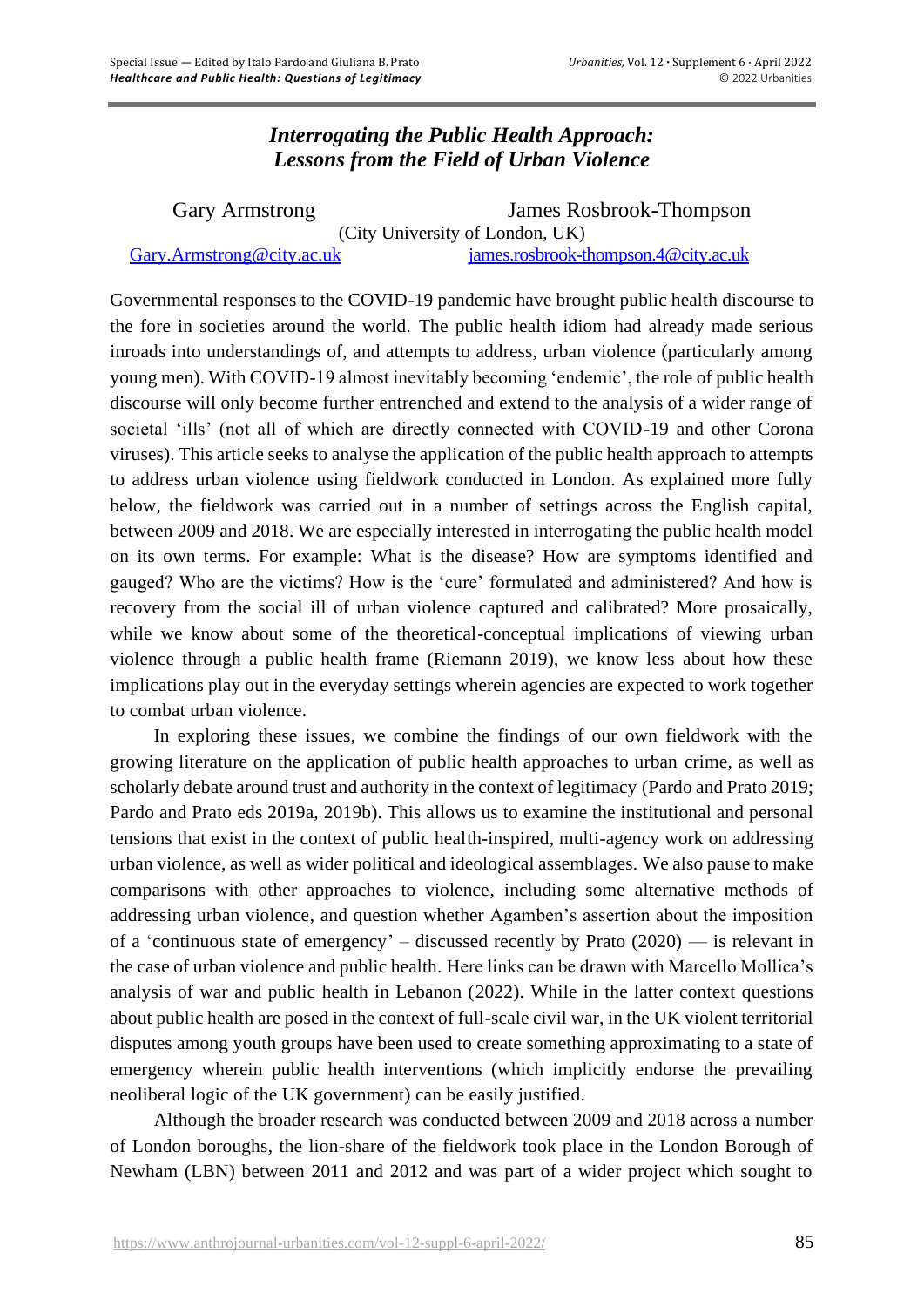examine the policing of the 2012 Olympic Games (Armstrong et al. 2016). As acknowledged later in this discussion, a large part of the policing and security planning around the 2012 Olympic Games pertained to the issue of gangs and Serious Youth Violence (SYV) in East London (and especially LBN). While the threat of a large-scale terrorist attack was certainly among the concerns of the upper echelons of the Metropolitan Police Service (MPS), at the level of everyday policing it was skirmishes over the territory of street gangs and the extension of this territory into freshly minted Olympic and commercial spaces that dominated. Policing and security preparations for the Games coincided with the introduction of gang databases in London. These databases were pioneered in the United States and aimed to identify an area's key gang members as well as rate them algorithmically in terms of their violent potential (Fraser et al. 2019). The database used in London is called the Gangs Matrix and has been at the centre of serious controversy over racial disproportionality plus possible contravention of human rights and data protection legislation (Amnesty International 2018). Early use of the Gangs Matrix in LBN went with the grain of public health approach with regard to risk, harm and contagion. But there were problems. As we will show, the wider approach to addressing youth violence was poorly articulated, with the Gangs Matrix integrated into existing policing and security strategies rather than representing anything substantively new.

The pursuit of being predictive in the Criminal Justice System (CJS) is inspired by the non-retributive penal philosophies of prevention and reformation. Any sentence passed on the convicted is implicitly a failure of prediction and thus considered by many as a significant task in creating a predictive assessment of future behaviour. How the suppositions of predicted future behaviour should be delivered and by whom is a crucial consideration for criminology, not least because prediction has to be considered from an *individual* perspective (is the offence an outcome of individual anomie?) and an *institutional* perspective (how many prison places might there be?) and indeed from a *categorical* perspective. In this latter consideration, we need ask whether a number of individuals are appearing in the CJS by virtue of a lifestyle wherein practices and stigma precede individual circumstances (Mannheim and Wilkins 1955).

Predictive studies were explored close to a century ago by Burgess (1928) who examined 3000 parole records of imprisoned male offenders in Illinois State penitentiary and, in considering 21 factors, attempted to establish a points system of predictability. There was no follow-up research or weighting system and the only resource the researcher had to draw on was the official parole documents. Around the same time, the *Guess Who? Game* pioneered by Hartshorne and May (1928) took 4520 school children aged between 8-13 and, using vaguely derogatory statements, asked them who in their class fitted such epithets — a technique supplemented by IQ testing. Later, Glueck and Glueck (1930) sought information about offenders beyond that compiled by CJS officials, reducing the factors to six and extending the prediction timeline to 15 years (beginning from the age of six), as they compared 500 delinquents with non-delinquents based on subjective ratings. The study's sample was not random; all offenders were drawn from a reformed school and had long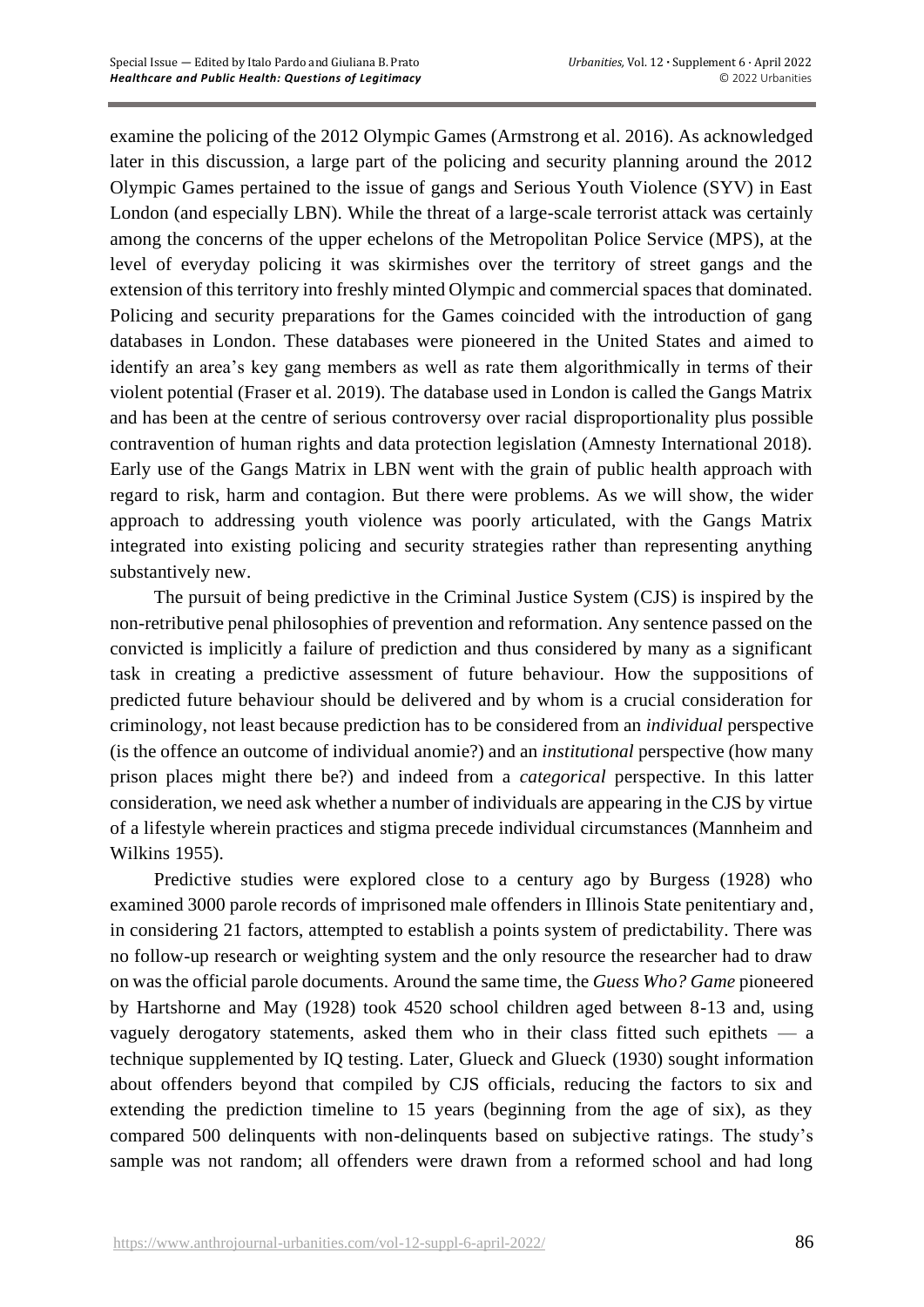criminal histories. Crucial to the metric were considerations of family, traits derived from the Rorschach Test and characteristics deduced via psychiatric interviews. Mannheim and Wilkins (1953) took an approach similar to the Gluecks but, utilising a more sophisticated statistical technique, attempted to deal with those considered 'un-predictables' (those on the borderline of probable success and probable failure).

Any attempt at predictive profiling thus has issues. At one level, it is about the idiographic and actuarial nature of the proposed intervention; is early intervention worthwhile? Is all behaviour treatable? Then arises the issue of validation; namely, what intervention is proven? In 1951 Cambridge University academics conducted the Somerville Experiment which, via an elaborate interview procedure, ranked male juvenile offenders on an 11-point scale. This was more successful than the merely impressionistic assessment of their schoolteachers in predicting future offending. In 1952 in the Journal of CLCPS Hathaway and MCkinley (1942) attempted to utilise the MMPI for predicting delinquency but with little success. Around the same time, the California Youth Authority pioneered the Jesness Inventory which sampled 145 delinquents and 300 non-delinquents on a 155-point scale which sought a true/false response around the themes of social maladjustment, alienation, anxiety repression and withdrawal to produce an 'asocial index' to identify 74% of delinquent behaviours.

Scales have interested those seeking predictions. One such was the 1963 *Bristol Social Adjustment Guide* which via its researcher D.H. Stott at Glasgow University measured a child's social adjustment and developed a delinquency-prediction scale and claimed a high correlation over the 15-month duration of the research. The Milligan Scale was a long-term follow up study of 5000 children begun in 1958. This provided some predictive value as it correlated incidents of childhood aggression with later delinquency. The Rutter scale is still being utilised and Havinghurst et al.'s (1962) longitudinal study of 5000 11-year-olds provided socio-metric testing for 'maladjustment', 'aggression' and 'withdrawal'. Interestingly, very few of the research cohort turned out to be delinquent.

Kvaraceus' (1953) checklist itemised 75 items of personality which included home background and schooling but was never really used as a predictive device. The California Psychological Inventory (CPI) produced by Gough (1956) contained a 'socialisation scale' which sought to measure 'degrees of social maturity' and probity that an individual could be argued to have attained and was utilised later by Dinitz, Scarpitti and Reckless (1962) to study youth offenders in HDAs. The latter author then developed the Self Concept scale, asking how much the subject saw oneself as an influencer (the respondents were chosen by schoolteachers). We might also consider Rosenberg's (1965) exploration of adolescence which used self-concept variables to develop a series of scales around adolescence.

Crucial to daily policing, the issues around intelligence are three-fold: how is it gathered, who collates the sources of information and how is such information then utilised? Also critical are the systems of storage, co-ordination and dissemination, alongside intelligence-sharing protocols. We might add a few further considerations when addressing intelligence, namely: What reaction timelines are ideal for information received? Who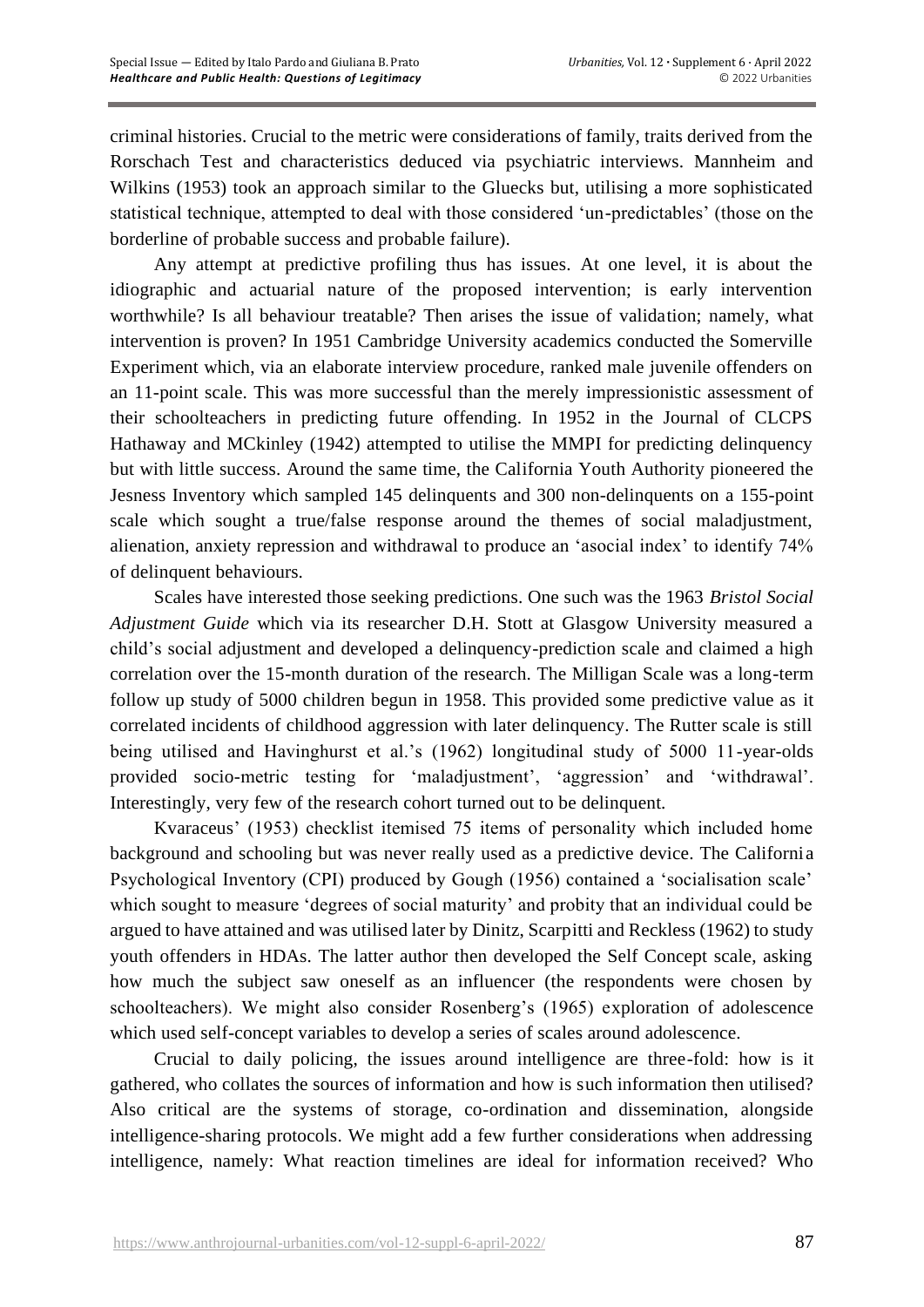completes the profile of the individual offender? From whom is the information drawn and how reliable is it? To whom is the information communicated and for what purpose?

Our fieldwork was conducted across four London boroughs. In this article we use the findings of interviews with practitioners in each of these locations. The practitioners were principally drawn from multi-agency teams which included police, Youth Offending Services, plus representatives from education, probation, and various third sector workers. By 2017 (when this bout of fieldwork began), the public health approach was being articulated more fully and implemented more comprehensively. While the Gangs Matrix remained at the centre of data-driven operations and interventions, these were formulated and effected in the context of a multi-agency team and principally geared to prevention and safeguarding (with enforcement a last resort). That said, while there were differences in approach across the two bouts of fieldwork, a common factor across all settings was an austere financial climate wherein resources were sparse. Issues of funding, staffing and wider questions around capacity evidently affected practitioners' ability to implement the public health approach as well as their views on its advantages and disadvantages.

The fieldwork itself comprised observation of police and multi-agency meetings and operations plus interviews with a range of police, local authority and third sector practitioners. In what follows we use a combination of fieldnotes and interview excerpts to interrogate each element of the public health model — from diagnosis to treatment and claims about recovery — with the analysis section of the paper organised accordingly.

In the analysis section we present the lessons learned from this multi-sited ethnography of public-health-inspired approaches to address (or 'cure') urban violence. While one may assume that programmes formulated and implemented in the name of public health can be separated from questions of politics and legitimacy, our findings demonstrate that this certainly is not the case. We need only consider varying responses to the COVID-19 pandemic to acknowledge that public health programmes overseen by national governments have been intrinsically (and in some cases, emphatically) political, with the legitimacy of each programme relying on appeals to wider notions of common sense (themselves underpinned by ideological motifs such as 'individual responsibility').

It should come as no surprise, then, that the application of public health programmes in the area of urban violence is fraught with questions about legitimacy and wider political values and imperatives (Rosbrook-Thompson 2019). Many of the people we interviewed and observed were sceptical about the ability of the approach to address the real causes of the 'illness' in question. The implementation of data-driven public health models also had unintended operational consequences, in some cases intensifying the effects of staff shortages. However, even where there was significant scepticism around the model and the gang databases at its core, police and practitioners were encouraged to frame their own knowledge and intelligence according to the conventions of the Matrix which, while effective in securing extra resources, resulted in inaccuracies that could be costly for the young people involved. Inevitably this led to the misidentification of gang members, with pressure exerted by Gangs Command to meet certain quotas when peopling the Matrix. This reflected and fed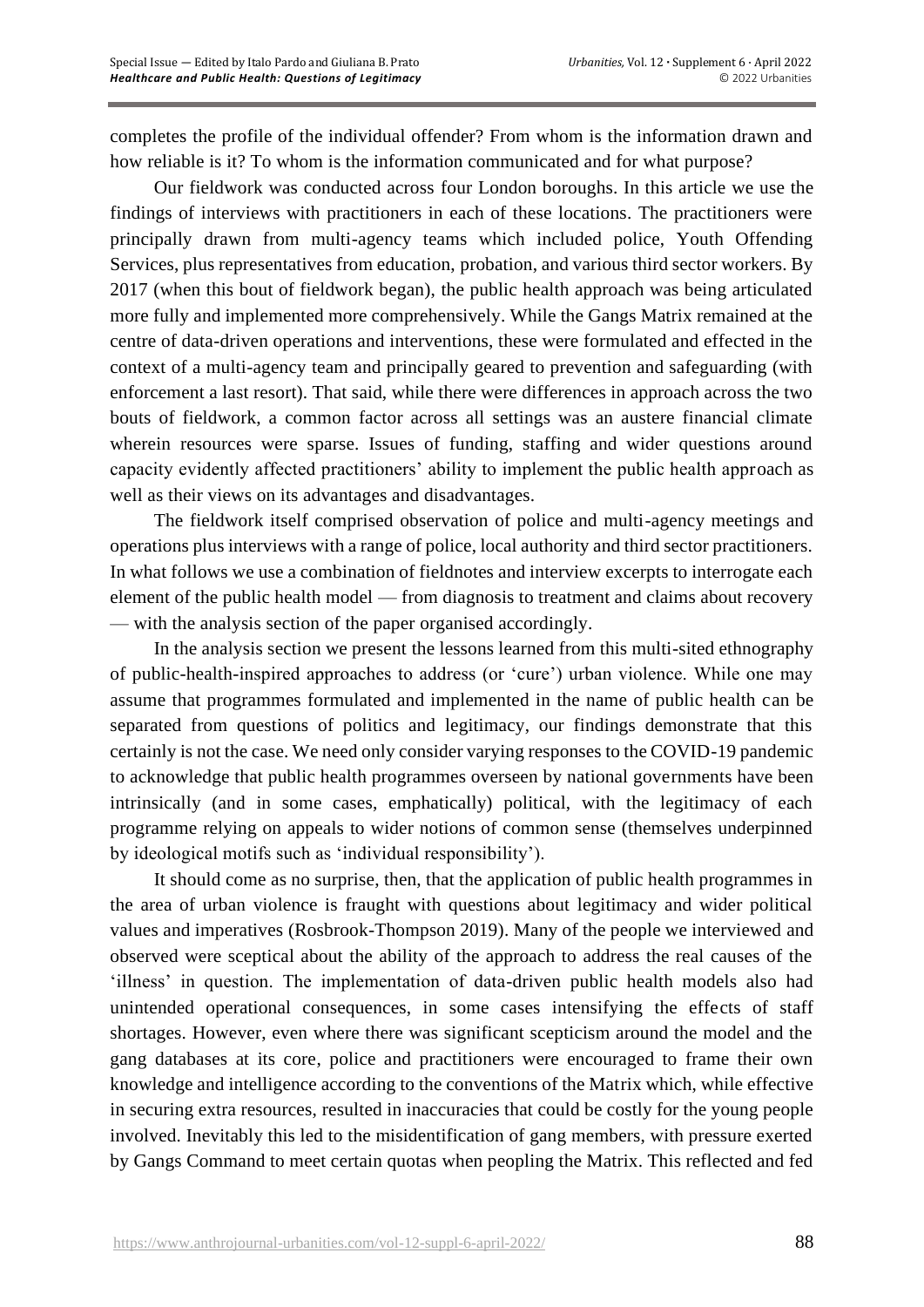into wider anxieties around racism and racial disproportionality, with some practitioners being critical of the medical model's pathologizing of particular communities. In describing this dynamic, we reflect on what critical scholars of science and technology have argued about the performativity of statistics, algorithms, graphs and formulas.

The treatment administered through the form of evidence-based interventions was similarly open to considerations regarding legitimacy. There was concern that the seemingly systematic and sophisticated approach to identifying and gauging the symptoms of urban violence was unmatched by the nature of multi-agency interventions. Indeed, for some respondents the need to secure wider legitimacy for the Matrix — and the day-to-day work this entailed — actively hampered the ability to intervene quickly and effectively. The inputting of data was very time-consuming as was the hardening of 'soft' intel in the interests of accessing greater operational resources. Such reifying of 'soft' intel — in the interests of meeting short-term objectives — has led to a significant crisis of legitimacy for the Gangs Matrix spearheaded by the Information Commissioner's Office (2019) and the charity Amnesty International (2018). Also — and perhaps inevitably — the institutional allegiances of individual team members shaped their perceptions of the legitimacy of the public health model.

These (sometimes divergent) institutional concerns were present in discussions of recovery and questions as to how to measure success. For some, objectives were relatively modest; and this was consistent with the way that their employer calibrated success (and failure). For others, especially those closest to ongoing discussions about costs and funding, only headline figures such as annual statistics on SYV could demonstrate success. What united most respondents was a belief that the model could *demonstrate* success.

In conclusion, we note how the analysis of this issue takes us back to Pardo's (1995, 1996) and Pardo and Prato's (eds 2019a, eds 2019b) claims about notions of democracy, citizenship and the legitimacy of rule perpetuated by governments who are interested in protecting the interests of the privileged, even at the cost of those at the bottom of the social hierarchy. We also examine the current climate surrounding public health discourse and, inspired by Judy Arnold's analysis of the legitimacy of the medical establishment in the USA (2022), ponder whether the crisis of legitimacy surrounding UK government's handling of COVID-19 pandemic will lead to a more widespread questioning of public health discourse. Finally, there is the possibility of the targets of public health interventions themselves seeking to resist their identification as a 'health problem'. This may see them question the suitability of the health approach in the name of something like Elizabeth A. Olson's 'health sovereignty' (Forthcoming), or even question the UK government's very notion of 'access' to healthcare (Prato 2022).

## **References**

Amnesty International. 2018. *Trapped in the Matrix: Secrecy, stigma and bias in the Met's gangs database*. London: Amnesty International.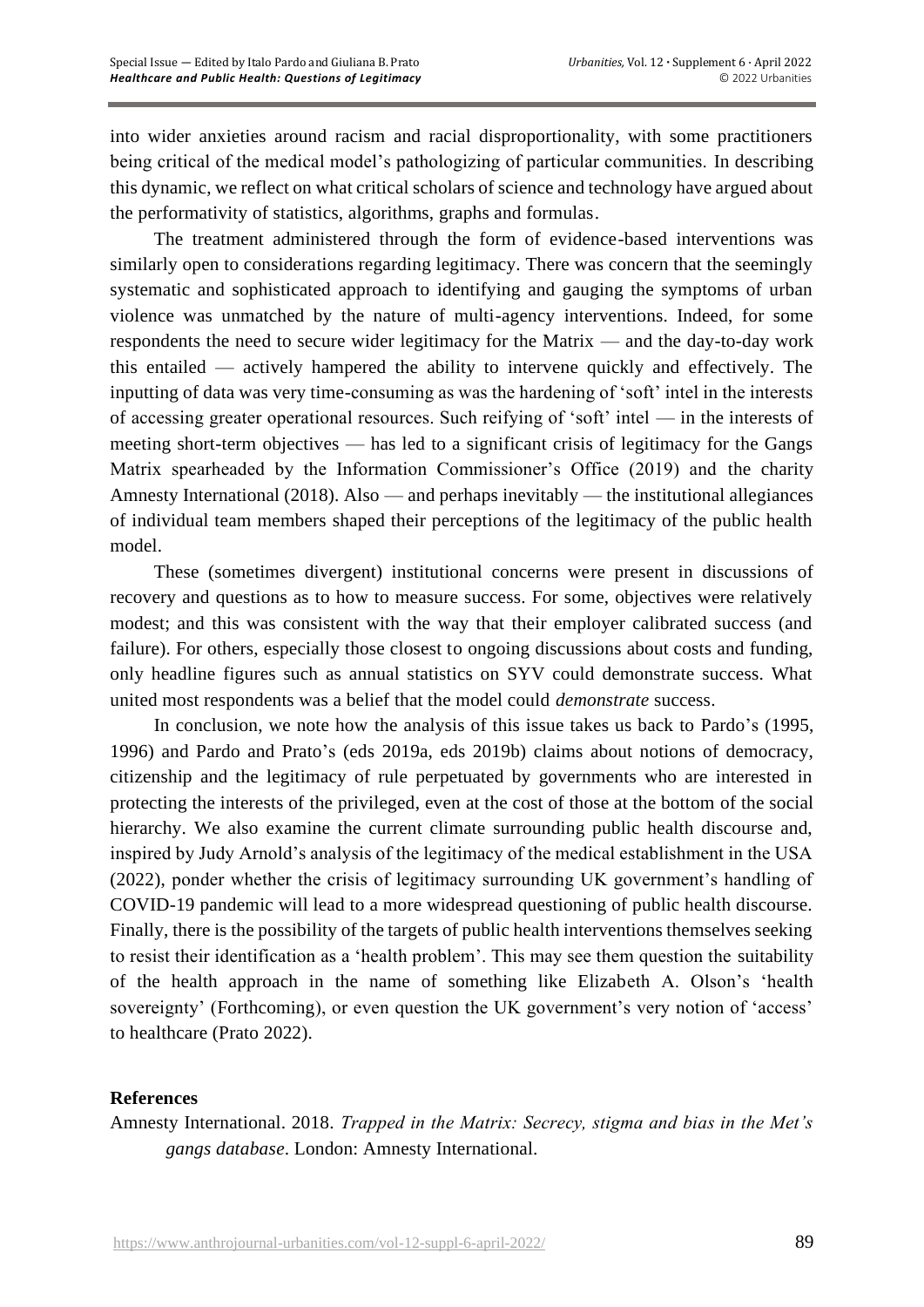- Armstrong, G., Giulianotti, R. and Hobbs, D. 2016. *Policing the 2012 London Olympic: Legacy and Social Exclusion*. London: Routledge.
- Arnold, J. 2022. Long Covid/Long View: Searching for Legitimate Care. In I. Pardo and G.B. Prato (eds), *Healthcare and Public Health: Questions of Legitimacy*. Special issue, *Urbanities-Journal of Urban Ethnography*, 12 (Suppl. 6): 46-52.
- Burgess, E. W. 1928. Factors determining success or failure on parole. In A. A. Bruce (ed.), *The Workings of the Indeterminate Sentence: Law and Parole in Illinois*. Springfield, Illinois.
- Dinitz, S., Scarpitti, F. R. and Reckless, W. C. 1962. Delinquency Vulnerability. A Cross Group and Longitudinal Analysis. *American Sociological Review*, 27 (4): 515-517.
- Fraser, A., Armstrong, G. and Hobbs, D. 2019. Policing the Olympic Gang: The Rise and Fall of the Portuguese Mafia. *Policing and Society*, 31 (2): 195-208.
- Glueck, S. and Glueck, E. 1930. *500 Criminal Careers*. Cambridge, Mass: Harvard University Press.
- Gough, H. C. 1956. *California Psychological Inventory*. Consulting Psychologists Press, CA
- Hartshorne, H. and May, M. 1928. *Studies in the Nature of Character, Volume 1 (Studies in Deceit)*. New York: Macmillan.
- Hathaway, S. R. and McKinley, M. D. 1942. A Multiphasic Personality Schedule (Minnesota): 111. The Measurement of Symptomatic Depression. *The Journal of Psychology: Interdisciplinary and Applied*, 14 (1): 73-84.
- Havinghurst, R., Hoover-Bowman, P., Liddle, G., Matthews, C. 1964. *Growing Up in River City*. New York: John Wiley.
- Information Commissioner's Office. 2019. *Gangs Matrix Enforcement Notice*. London: ICO.
- Kvaraceus, W. C. 1953. *Manual of Directions: KD Proneness Scale and Check List*. Yonkers-on-Hudeon: World Book Company.
- Mannheim, H. and Wilkins, L. 1955. *Prediction Methods in Relation to Borstal Training*. London: HMSO.
- Mollica, M. 2022. Managing Public Health in a Fragile Consociation: Lebanon between Wars, Explosions and the Covid-19 Pandemic. In I. Pardo and G.B. Prato (eds), *Healthcare and Public Health: Questions of Legitimacy*. Special issue, *Urbanities-Journal of Urban Ethnography*, 12 (Suppl. 6): 72-78.
- Olson, E. 2023. *Health Sovereignty in West-Central Mexico: Legitimacy from the Grassroots*. In I. Pardo and G. B. Prato (eds), *The Legitimacy of Healthcare and Public Health: Anthropological Perspectives*. New York: Palgrave Macmillan; forthcoming.
- Pardo, I. 1995. Morals of Legitimacy in Naples: streetwise about legality, semi-legality and crime. *European Journal of Sociology*, 36 (1): 44-71.
- Pardo, I. 1996. *Managing Existence in Naples: Morality, Action and Structure*. Cambridge, Cambridge University Press.
- Pardo, I. and Prato, G.B. 2019. Ethnographies of Legitimacy: Methodological and Theoretical Insights. In I. Pardo and G. B. Prato (eds), *Legitimacy: Ethnographic and Theoretical Insights*. New York: Palgrave Macmillan.